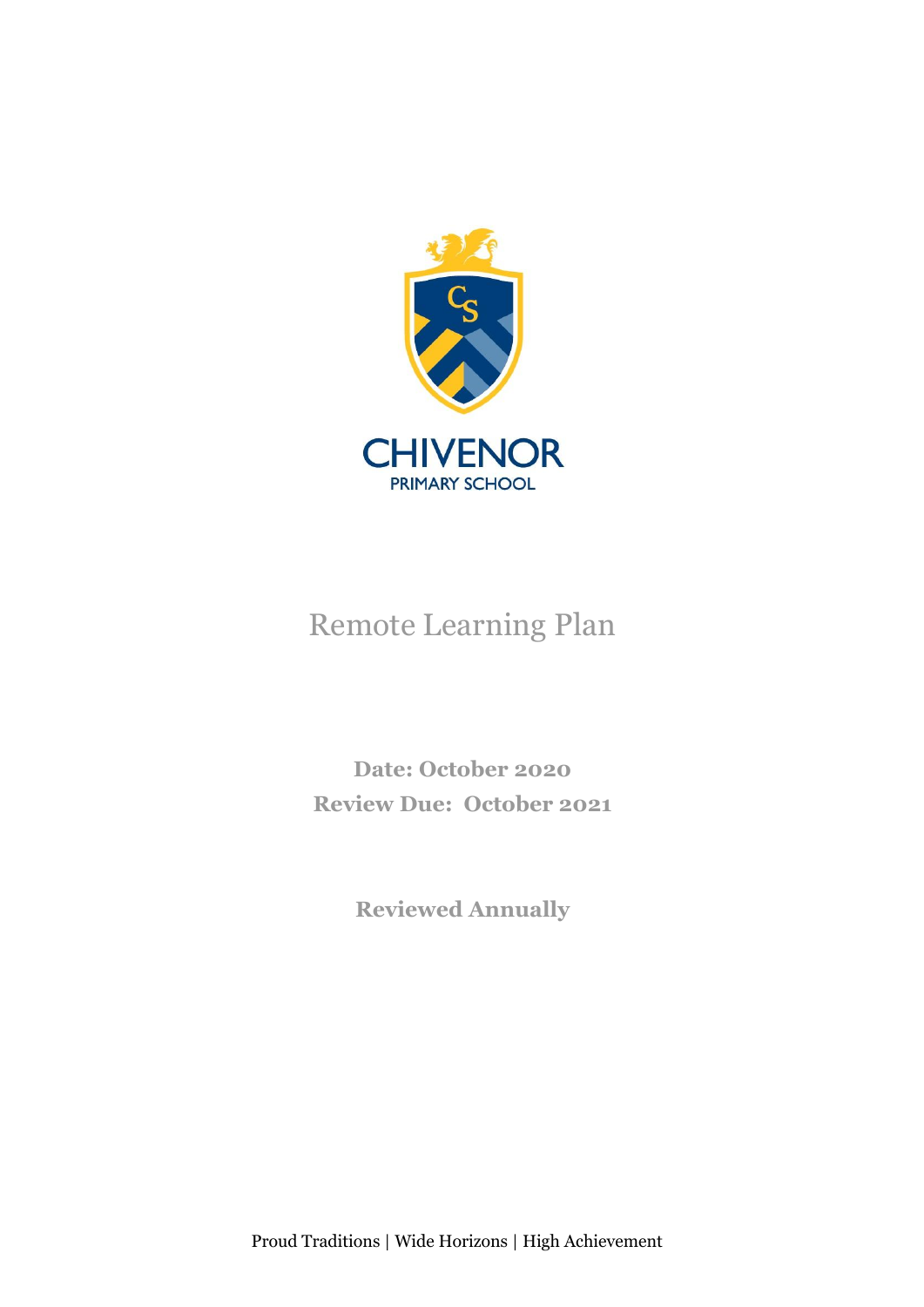# **Remote Learning Plan**

In order to ensure that learning is continued, irrespective of lockdown and self-isolation, Chivenor Primary School has developed the following plan. This plan offers remote learning opportunities whilst also acknowledging that some households have limited access to devices and would require hard copies of work and resources.

This plan will be applied in the following instances:

- 1. An individual is self-isolating because of a positive test within the household;
- 2. A group of children are self-isolating because of a case of coronavirus in the bubble;
- 3. Full time onsite provision only to vulnerable children, key workers and selected year groups identified by the DFE.

The plan complies with the expectations and principles outlined in the DFE document Guidance for Full Opening of Schools.

## **Software and online platforms**

Within all plans, teachers will set appropriate work in-line with our current curriculum, primarily supplemented by a range of resources provided by Purple Mash, Oak Academy, White Rose Maths and BBC Bitesize.

Children will remain in contact with their class teacher through Google Meet and pupil email with the exception of EYFS where communication will be via parental email.

**Purple Mash** is the online platform that we use to support learning. All children have been provided with personal login details. Lots of activities are child led which is a key characteristic of learning at Chivenor.



'*2Dos*' are generally interactive games set by teachers and the '*Work*' folder is uploaded with all lesson content that is being delivered in school. The format of the activities in the '*Work*' folder is in the style of in-school provision.

Also, Oak Academy lessons can be used to encourage the use of retrieval practice, explicit teaching with high quality modelling, and the use of deliberate practice. There are also hundreds of lessons specifically aimed at children with SEND needs and requiring additional support.

White Rose Maths resources will be used as they are matched to our current maths curriculum model. Children are very used to seeing these resources.

Sumdog, Education City and TTRockstars will all be utilised to support the acquisition and retention of basic core skills.

Google Meet will support school in offering online learning with the opportunity for the children to communicate with their teacher. Often this will be used so children can 'drop-in'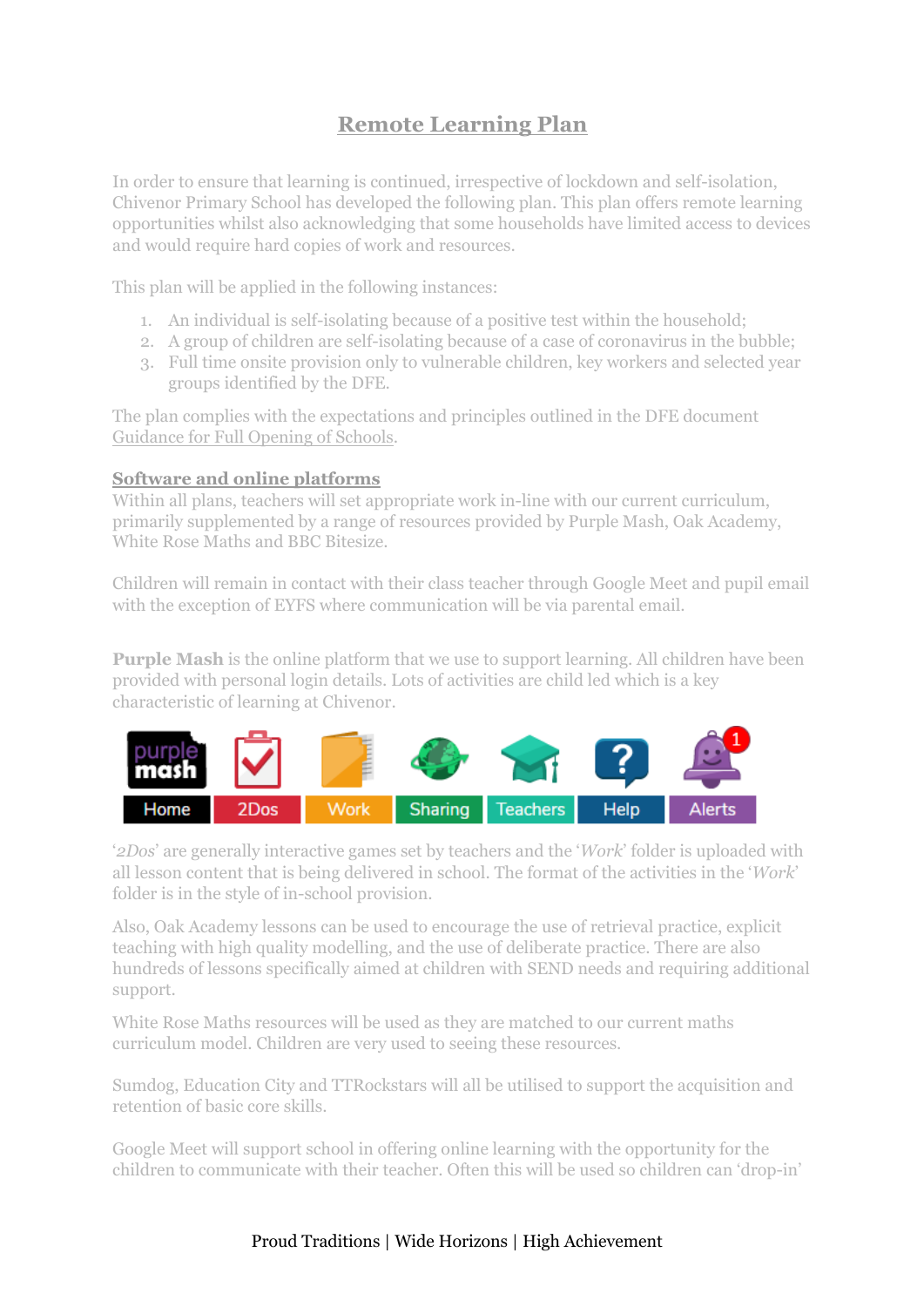to receive further support.

**In the event of any form of isolation and loss of learning caused by Coronavirus, parents must understand that engagement in home learning is compulsory, as is the expectation that Chivenor makes that provision available and accessible to all. However, if children themselves are too ill to attend then they should not be expected to engage in home learning.**

In preparation for home learning, parents and children need to receive logins and passwords for the following platforms (likewise teaching staff need to be familiar with them):

- Pupil email/Google Meet
- Purple Mash
- Education City
- TT Rockstars
- Sumdog
- Accelerated Reader

These can all be accessed via the tiles found once logged into RM Unify

### **Worksheets and Practical Resources**

If a child is isolated from school i.e. the child is sent home from school to either receive a test or self-isolate as someone in the household is being tested, they will leave school with a grid of work. Children will have immediate opportunity to continue their learning.

The work grids should be basic skills work that would be relevant at any stage of the year i.e. arithmetic, spelling, reading, writing (with a visual prompt) and handwriting.

### **Remote Learning**

The initial response to any isolation will be to provide children with home learning materials. In the case of whole cohort isolation, resources will be emailed and priority children will have packs delivered. This measure will afford teachers a short time to prepare their remote learning resources.

| Tier 1 - Pupil needs to isolate because someone in their household is<br>symptomatic or tests positive                              |                                                                                                                                                                                                                                                                                    |  |
|-------------------------------------------------------------------------------------------------------------------------------------|------------------------------------------------------------------------------------------------------------------------------------------------------------------------------------------------------------------------------------------------------------------------------------|--|
| <b>Ongoing Support</b>                                                                                                              | Safeguarding/SEND                                                                                                                                                                                                                                                                  |  |
| Blended learning which involves basic skills <i>i.e.</i><br>arithmetic, spelling, handwriting, reading,<br>writing and handwriting. | School office to contact parents to<br>ensure a test has been taken and to<br>make sure that parents know who to<br>communicate test results to.<br>If a child is entitled to benefit-related<br>FSM ensure food made available<br>through Leicester Trading Services<br>Catering. |  |
|                                                                                                                                     | If a child is vulnerable in any way, the<br>DSL will ensure that appropriate<br>agencies are notified and arrange for                                                                                                                                                              |  |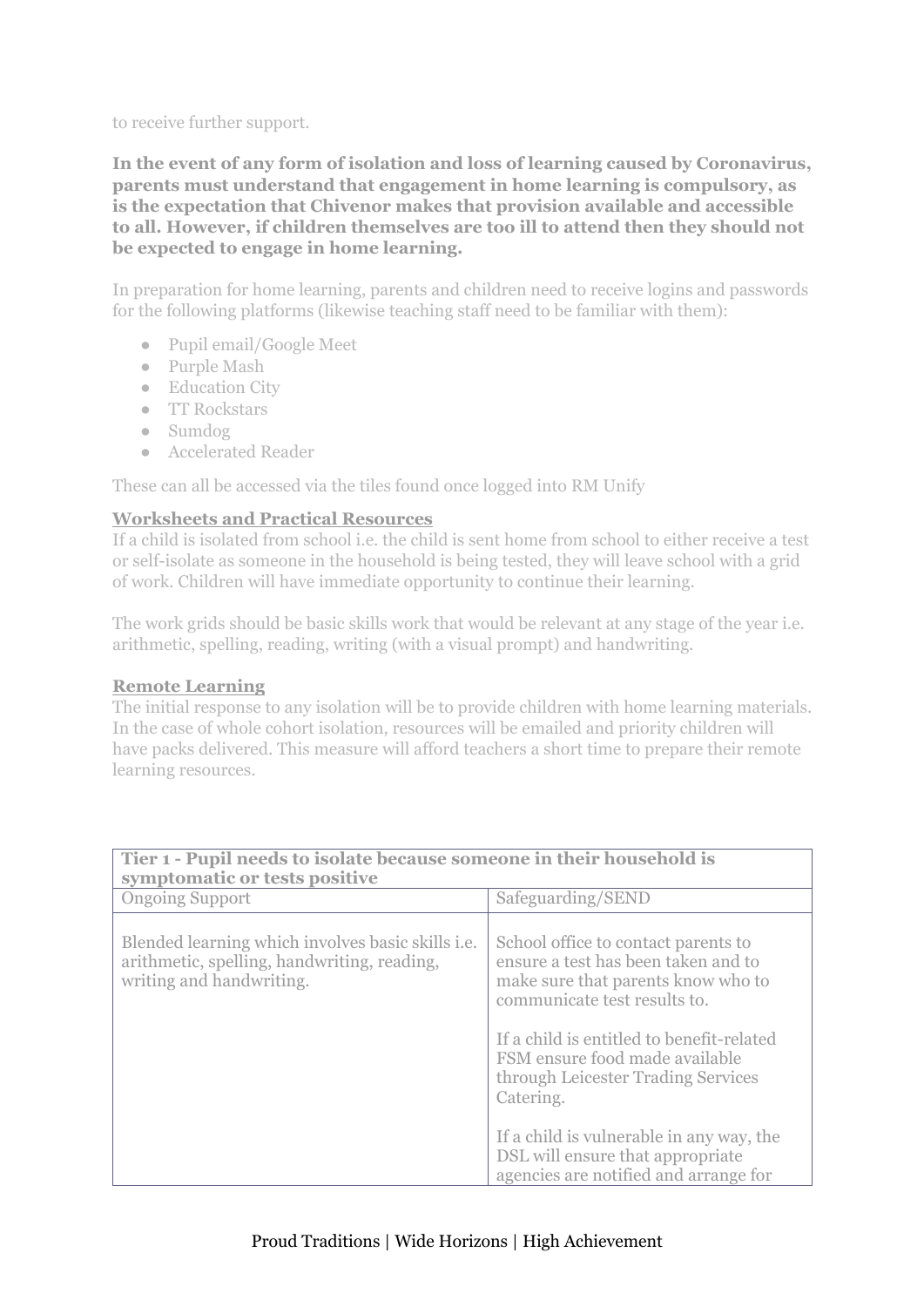|                                                                                                                                                                                                                                | regular safe and well checks via a phone<br>call from the DSL (record on Bromcom).                                                                                                                           |  |
|--------------------------------------------------------------------------------------------------------------------------------------------------------------------------------------------------------------------------------|--------------------------------------------------------------------------------------------------------------------------------------------------------------------------------------------------------------|--|
|                                                                                                                                                                                                                                | If a child does not engage, the class<br>teacher is to call the parents to discuss<br>obstacles and support.                                                                                                 |  |
| Tier 2 - A group of children are self-isolating because of a case of coronavirus<br>in their class bubble                                                                                                                      |                                                                                                                                                                                                              |  |
| <b>Ongoing Support</b>                                                                                                                                                                                                         | Safeguarding/SEND                                                                                                                                                                                            |  |
| Using Google Meet and Purple Mash, the class<br>teacher will upload worksheets (where<br>appropriate) prior to the lesson to allow<br>parents to see the learning materials before<br>supporting their child/ren.              | School office to contact parents to<br>ensure a test has been taken and to<br>make sure that parents know who to<br>communicate test results to.                                                             |  |
| If teaching input is required for core lessons,<br>the teachers will use Google Meet to teach to<br>the isolated group of children, either by a live                                                                           | If children are entitled to benefit-related<br>FSM ensure food made available<br>through LTS Catering or vouchers.                                                                                           |  |
| or pre-recorded session. Purple Mash and<br>Education City activities will also be available<br>where appropriate.                                                                                                             | If any child is vulnerable in any way, the<br>DSL will ensure that appropriate<br>agencies are notified and arrange for<br>regular safe and well checks via a phone                                          |  |
| Children may contact the teacher via Google<br>Meets or email to check understanding or to                                                                                                                                     | call from the DSL (record on Bromcom).                                                                                                                                                                       |  |
| send in work completed at home.                                                                                                                                                                                                | Those not engaging with home learning<br>are to receive a phone call from the class<br>teacher to discuss the obstacles and<br>support.                                                                      |  |
| Tier 3 - Full-time onsite provision only to vulnerable children, key workers                                                                                                                                                   |                                                                                                                                                                                                              |  |
| and selected year groups identified via DFE<br><b>Ongoing Support</b>                                                                                                                                                          | Safeguarding/SEND                                                                                                                                                                                            |  |
|                                                                                                                                                                                                                                |                                                                                                                                                                                                              |  |
| Teachers will schedule a Google Meet<br>meeting with the children and parents. In<br>this meeting the teacher will discuss the                                                                                                 | Parents are notified so they know to<br>communicate test results too.                                                                                                                                        |  |
| remote learning arrangements and<br>expectations. Teachers will also share a<br>timetable of learning – this will consist of<br>core subject lessons and a non-core lesson.                                                    | If any children are entitled to benefit-<br>related FSM ensure food made available<br>through LTS catering or vouchers.                                                                                      |  |
| Using Google meet and Purple Mash, the<br>class teacher will upload worksheets (where                                                                                                                                          | If any child is vulnerable in any way, the<br>DSL will ensure that appropriate agencies<br>are notified and arrange for regular safe<br>and well checks via a phone call from the                            |  |
| appropriate) prior to the lesson to allow<br>parents to see the learning materials before<br>supporting their child/ren.                                                                                                       | DSL (record on Bromcom).<br>Those not engaging with home learning are.                                                                                                                                       |  |
| Teachers will use Google meet to teach their<br>group of children, either live or pre-<br>recorded. Purple Mash and Education City<br>activities will also be available where<br>appropriate. If applicable, links to relevant | to receive a phone call from their class<br>teacher to discuss the obstacles and the<br>support needed by the family. This could<br>then be followed up by calls from Katie if<br>there are pastoral issues. |  |